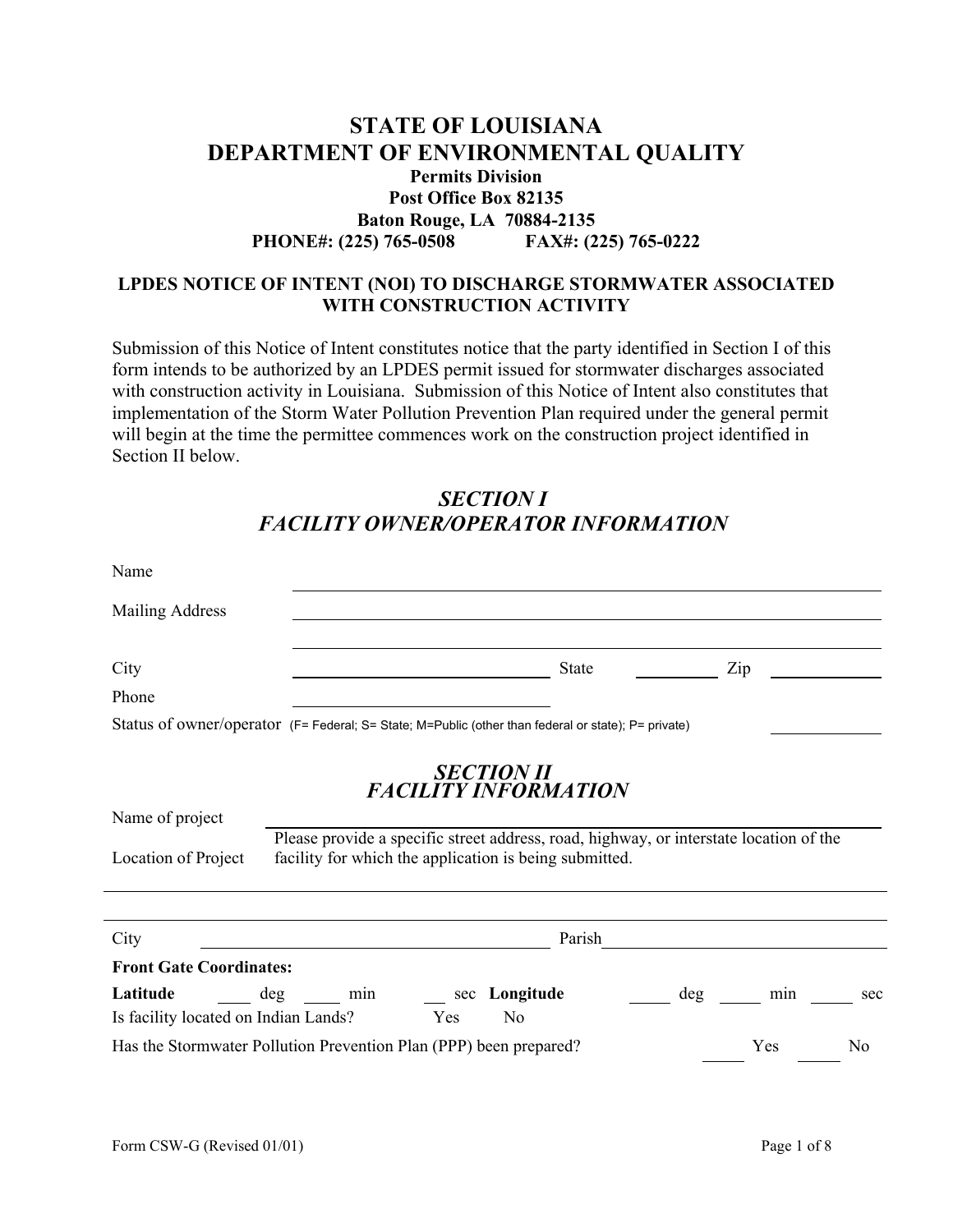Indicate address of location of SWPPP if different from Project Location.

| Address                 |                                                                                                                            |                              |              |           |
|-------------------------|----------------------------------------------------------------------------------------------------------------------------|------------------------------|--------------|-----------|
| City                    |                                                                                                                            |                              | <b>State</b> | Zip       |
| Name of receiving Water |                                                                                                                            |                              |              |           |
|                         | Estimated Construction Start Date: (mo/day/yr)                                                                             |                              |              |           |
|                         | Estimated Construction Completion Date: (mo/day/yr)                                                                        |                              |              |           |
|                         | Estimate of area to be disturbed (to nearest acre)                                                                         |                              |              |           |
|                         | Estimate of Likelihood of Discharge: (choose only one)                                                                     |                              |              |           |
| Unlikely                |                                                                                                                            | Once per month Once per week | Once per day | Continual |
| <b>Yes</b>              | Based on the attached list of endangered or threatened species are there any listed in the project area?<br>N <sub>0</sub> |                              |              |           |
|                         | List existing or prior Water Discharge Permits for the location                                                            |                              |              |           |

# **CERTIFICATION**

I certify under penalty of law that this document and all attachments were prepared under my direction or supervision in accordance with a system designed to assure that qualified personnel properly gather and evaluate the information submitted. Based on my inquiry of the person or persons who manage this system, or those persons directly responsible for gathering the information, the information submitted is, to the best of my knowledge and belief, true, accurate, and complete. I am aware that signature and submittal of the NOI is deemed to constitute my determination of eligibility under one or more of the requirements of Permit Part I.A.3.e(1), related to the Endangered Species Act requirements. I am also aware that there are significant penalties for submitting false information, including the possibility of fine and imprisonment for knowing violations.

Print Name Date Date Date

Signature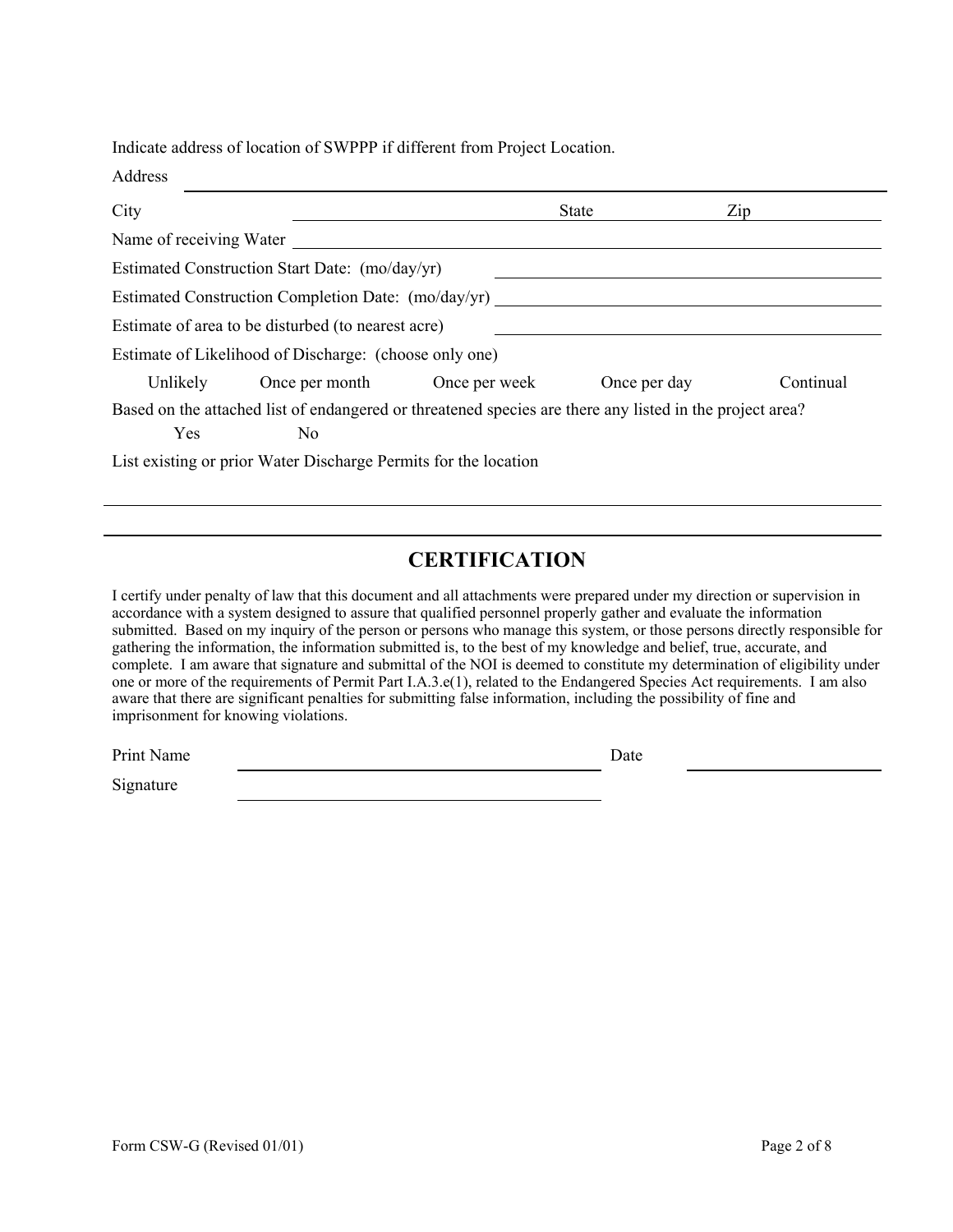#### **ENDANGERED SPECIES GUIDANCE**

#### **I. INSTRUCTIONS**

Below is a list of endangered and threatened species that EPA has determined may be affected by the activities covered by the construction general permit (CGP). These species are listed by parish. In order to get CGP coverage, applicants must:

•Indicate in box provided on the NOI whether any species listed in this Guidance or critical habitat are in proximity to the facility,

•Certify pursuant to Section I.A.3.e that they have followed the procedures found in this Guidance to protect listed endangered and threatened species and designated critical habitat and that the storm water discharges and BMPs to control storm water run off covered under this permit meet one or more of the eligibility requirements of Part I.A.3.e.(1) of this permit. Signature and submittal of the NOI is deemed to constitute the Applicant's certification of eligibility for permit coverage.

To do this, please follow steps 1 through 5 below when developing the pollution prevention plan.

### **STEP 1: DETERMINE IF THE CONSTRUCTION SITE IS FOUND WITHIN DESIGNATED CRITICAL HABITAT FOR LISTED SPECIES.**

Some (but not all) listed species have designated critical habitat. Exact locations of such habitat is provided in the Service regulations at 50 CFR part 17 and part 226. To determine if their construction site occurs within (also known as "in proximity to") critical habitat, applicants should either review those regulations or contact the nearest Fish and Wildlife Service (FWS) and National Marine Fisheries Service (NMFS) Office.

| Fish and Wildlife Service | National Marine Fisheries Service |  |  |
|---------------------------|-----------------------------------|--|--|
| 646 Cajundome Blvd.       | Southeast Regional Office         |  |  |
| Suite 400                 | 9721 Executive Center Drive North |  |  |
| Lafayette, LA 70506       | St. Petersburg, FL 33702          |  |  |
| $(337)$ 291-3124          | $(727)$ 570-5301                  |  |  |

If the construction site is not located in designated critical habitat, then the applicant need not consider impacts to critical habitat when following steps 2 through 5. If the applicant's site is located within (i.e. in proximity to) critical habitat then the applicant must look at impacts to critical habitat when following steps 2 through 5.

> (EPA notes that many measures imposed to protect listed species under steps 2 through 5 will also protect critical habitat. However, obligations to ensure that an action is not likely to result in the destruction or adverse modification of critical habitat are separate from those of ensuring that an action is not likely to jeopardize the existence of threatened and endangered species. Thus, meeting the eligibility requirements of this permit may require measures to protect critical habitat that are separate and distinct from those to protect listed species.).

#### **STEP 2: REVIEW THE PARISH SPECIES LIST TO DETERMINE IF ANY SPECIES ARE LOCATED IN THE PARISH WHERE THE CONSTRUCTION ACTIVITIES OCCUR:**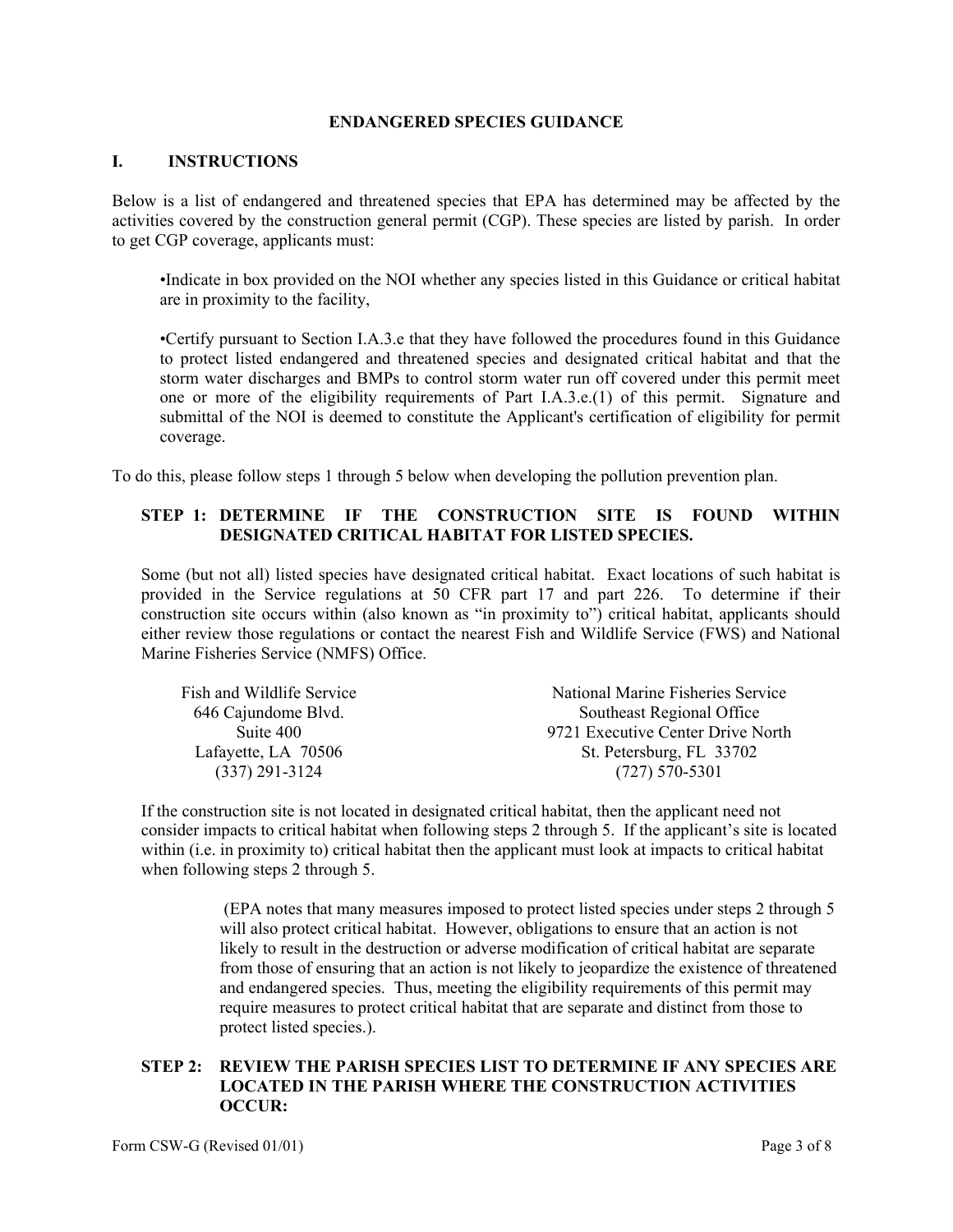If no species are listed in a facility's parish or if a facility's parish is not found on the list, an applicant is eligible for CGP coverage and may indicate in the NOI that no species are found in proximity and certify that it is eligible for CGP coverage under Part I.A.3.e. $(1)(a)$  of the permit by marking "No" on the NOI. Where a facility is located in more than one parish, the lists for all parishes should be reviewed. *If species are located in the parish, follow step 3 below.*

#### **STEP 3: DETERMINE IF ANY SPECIES MAY BE FOUND "IN PROXIMITY" TO THE CONSTRUCTION ACTIVITY'S STORM WATER DISCHARGES:**

A species is in proximity to a construction activity's storm water discharge when the species is:

•Located in the path or immediate area through which or over which contaminated point source storm water flows from construction activities to the point of discharge into the receiving water.

•Located in the immediate vicinity of, or nearby, the point of discharge into receiving waters.

•Located in the area of a site where storm water BMPs are planned or are to be constructed.

The area in proximity to be searched/surveyed for listed species will vary with the size and structure of the construction activity, the nature and quantity of the storm water discharges, and the type of receiving waters. Given the number of construction activities potentially covered by the CGP, no specific method to determine whether species are in proximity is required for permit coverage under the CGP. Instead, applicants should use the method or methods which best allow them to determine to the best of their knowledge whether species are in proximity to their particular construction activities. These methods may include:

•Conducting visual inspections: This method may be particularly suitable for construction sites that are smaller in size or located in non-natural settings such as highly urbanized areas or industrial parks where there is little or no natural habitat, or for construction activities that discharge directly into municipal storm water collection systems.

•Contacting the nearest State or Tribal Wildlife Agency or U.S. Fish and Wildlife Service (FWS) or National Marine Fisheries Service (NMFS) offices. Many endangered and threatened species are found in well-defined areas or habitats. That information is frequently known to State, Tribal, or Federal wildlife agencies.

•Contacting local/regional conservation groups. These groups inventory species and their locations and maintain lists of sightings and habitats.

•Conducting a formal biological survey. Larger construction sites with extensive storm water discharges may choose to conduct biological surveys as the most effective way to assess whether species are located in proximity and whether there are likely adverse effects.

•Conducting an Environmental Assessment Under the National Environmental Policy Act (NEPA) Some construction activities may require environmental assessments under NEPA. Such assessments may indicate if listed species are in proximity. (CGP coverage does not trigger NEPA because it does not regulate any dischargers subject to New Source Performance Standards under Section 306 of the Clean Water Act. See CWA  $\S 511(c)$ . However, some construction activities might require review under NEPA because of Federal funding or other Federal nexus.)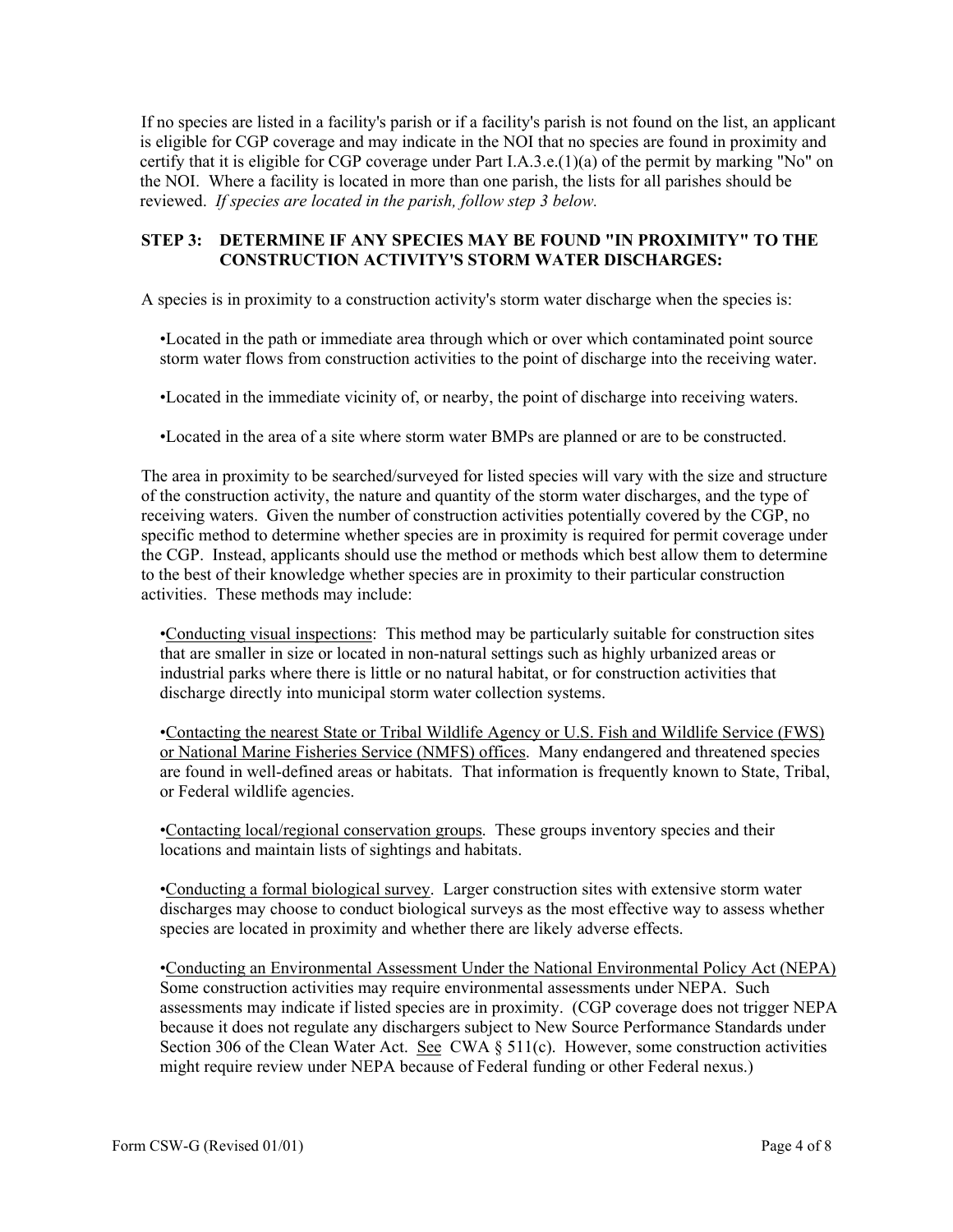If no species are in proximity, an applicant is eligible for CGP coverage under Part I.A.3.E.(1)(a) of the permit.

*If listed species are found in proximity to a facility, applicants must indicate the location and nature of this presence in the storm water pollution prevention plan and follow step 4 below*.

#### **STEP 4: DETERMINE IF SPECIES OR CRITICAL HABITAT COULD BE ADVERSELY AFFECTED BY THE CONSTRUCTION ACTIVITY'S STORM WATER DISCHARGES OR BY BMPs TO CONTROL THOSE DISCHARGES.**

**Scope of Adverse Effects**: Potential adverse effects from storm water include:

•Hydrological. Storm water may cause siltation, sedimentation or induce other changes in the receiving waters such as temperature, salinity or pH. These effects will vary with the amount of storm water discharged and the volume and condition of the receiving water. Where a storm water discharge constitutes a minute portion of the total volume of the receiving water, adverse hydrological effects are less likely.

•Habitat. Storm water may drain or inundate listed species habitat.

•Toxicity. In some cases, pollutants in storm water may have toxic effects on listed species.

The scope of effects to consider will vary with each site. Applicants must also consider the likelihood of adverse effects on species from any BMPs to control storm water. Most adverse impacts from BMPs are likely to occur from the construction activities. However, it is possible that the operation of some BMPs (for example, larger storm water retention ponds) may affect endangered and threatened species.

If adverse effects are determined to be not likely, then the applicant is eligible for CGP coverage under Part I.A.3.e(1)(a) of the permit.

*If adverse effects are likely, applicants should follow step 5 below*.

#### **STEP 5: DETERMINE IF MEASURES CAN BE IMPLEMENTED TO AVOID ANY ADVERSE EFFECTS:**

If an applicant determines that adverse effects are likely, it can receive coverage if appropriate measures are undertaken to avoid or eliminate any actual or potential adverse affects prior to applying for permit coverage. These measures may involve relatively simple changes to construction activities such as re-routing a storm water discharge to bypass an area where species are located, relocating BMPs, or limiting the size of construction activity that will be subject to storm water discharge controls.

At this stage, applicants may wish to contact the FWS and/or NMFS to see what appropriate measures might be suitable to avoid or eliminate adverse impacts to listed species and/or critical habitat. (See 50 CFR 402.13(b)). This can entail the initiation of informal consultation with the FWS and/or NMFS that is described in more detail below at step 6.

If applicants adopt measures to avoid or eliminate adverse affects, they must continue to abide by them during the course of permit coverage. These measures must be described in the storm water pollution prevention plan and may be enforceable as permit conditions.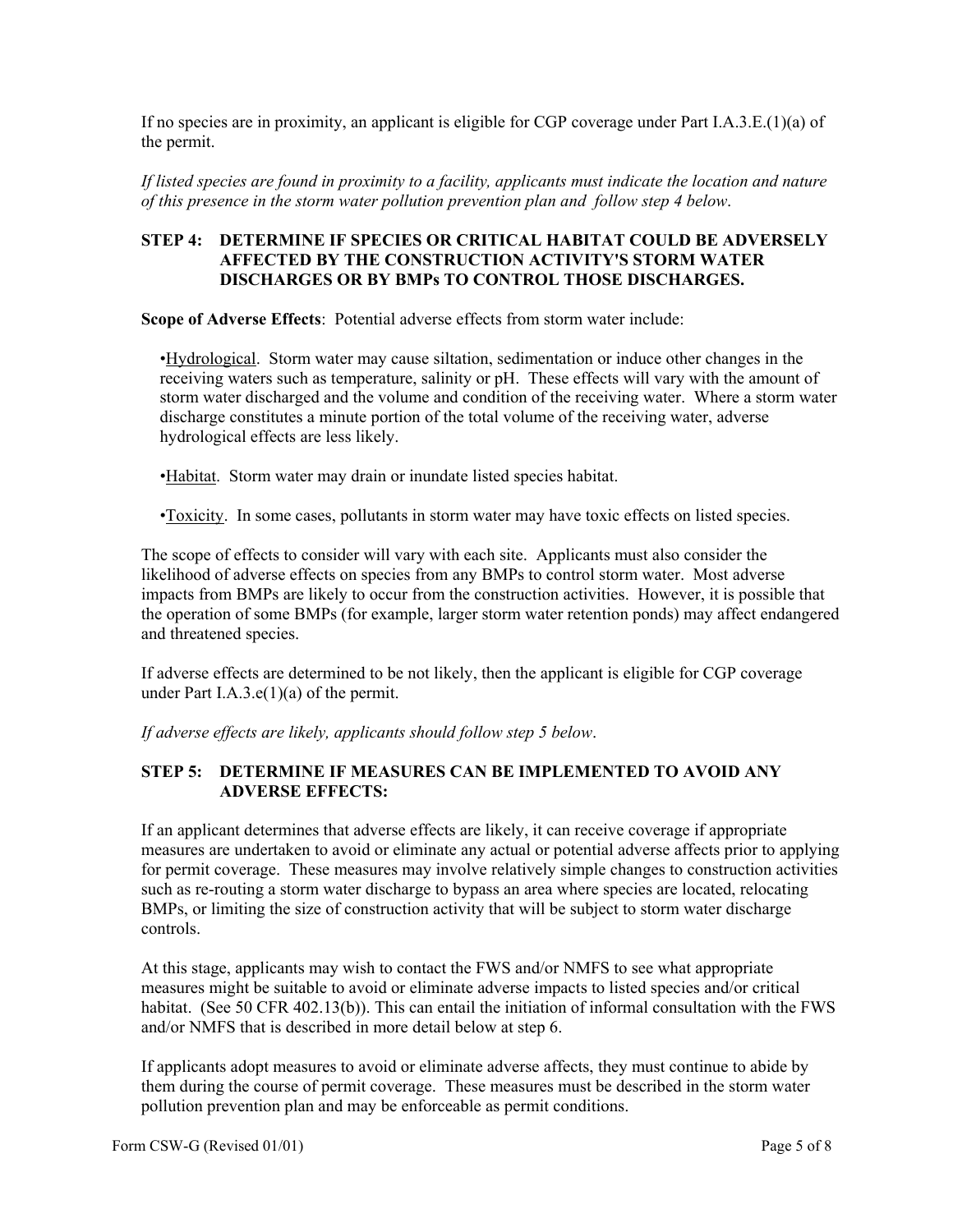*If appropriate measures to avoid the likelihood of adverse effects are not available to the applicant, the applicant should follow step 6 below.*

#### **STEP 6: DETERMINE IF THE ELIGIBILITY REQUIREMENTS OF PART I.A.3.E.(1)(b)-(e) CAN BE MET.**

Where adverse effects are likely, the applicant must contact the EPA and FWS/NMFS. Applicants may still be eligible for CGP coverage if any likelihood of adverse effects are addressed through meeting the criteria of Part I.A.3.e.(1)(b)-(e) of the permit if:

 •I.A.3.e.(1)(b). The applicant's activity has received previous authorization through an earlier Section 7 consultation or issuance of a Endangered Species Act (ESA) Section 10 permit (incidental taking permit) and that authorization addressed storm water discharges and/or BMPs to control storm water runoff (e.g., developer included impact of entire project in consultation over a wetlands dredge and fill permit under Section 7 of the ESA).

 •I.A.3.e.(1)(c). The applicant's activity was considered as part of a larger, more comprehensive assessment of impacts on endangered and threatened species and /or critical habitat under Section 7 or Section 10 of the Endangered Species Act that which accounts for storm water discharges and BMPs to control storm water runoff (e.g., where an area-wide habitat conservation plan and Section 10 permit is issued which addresses impacts from construction activities including those from storm water or a NEPA review is conducted which incorporates ESA Section 7 procedures).

 •I.A.3.e.(1)(d). Enter Section 7 consultation with the FWS and/or NMFS for the applicant's storm water discharges and BMPs to control storm water runoff.

In such cases, EPA automatically designates the applicant as a non-federal representative. *See* I.A.3.e.(4). When conducting Section 7 consultation as a non-federal representative, applicants should follow the procedures found in 50 CFR 402 the ESA regulations. Applicants must also notify EPA and the appropriate FWS/NMFS office of its intention to conduct consultation as a non-federal representative.

Coverage by the CGP is permissible under Part I.A.3.E.(1)(b) if the consultation results in either: 1) FWS/NMFS written concurrence with a finding of no likelihood of adverse effects (*see* 50 CFR 402.13) or 2) issuance of a biological opinion in which FWS and/or NMFS finds that the action is not likely to jeopardize the continued existence of listed endangered threatened species or result in the adverse modification or destruction of adverse habitat (see 50 CFR 403.14(h)).

Any terms and conditions developed through consultations to protect listed species and critical habitat must be incorporated into the pollution prevention plan. As noted above, applicants may, if they wish, initiate consultation during step Four above (upon becoming aware that endangered and threatened species are in proximity to the facility).

 •I.A.3.e.(1)(e). The applicant's activity was considered as part of a larger, more comprehensive site-specific assessment of impacts on endangered and threatened species by the owner or other operator of the site when it developed a SWPPP and that permittee certified eligibility under items I.A.3.e.(1)(a), (b), (c), or (d) of the permit (e.g., owner was able to certify no adverse impacts for the project as a whole under item (a), so contractor can then certify under item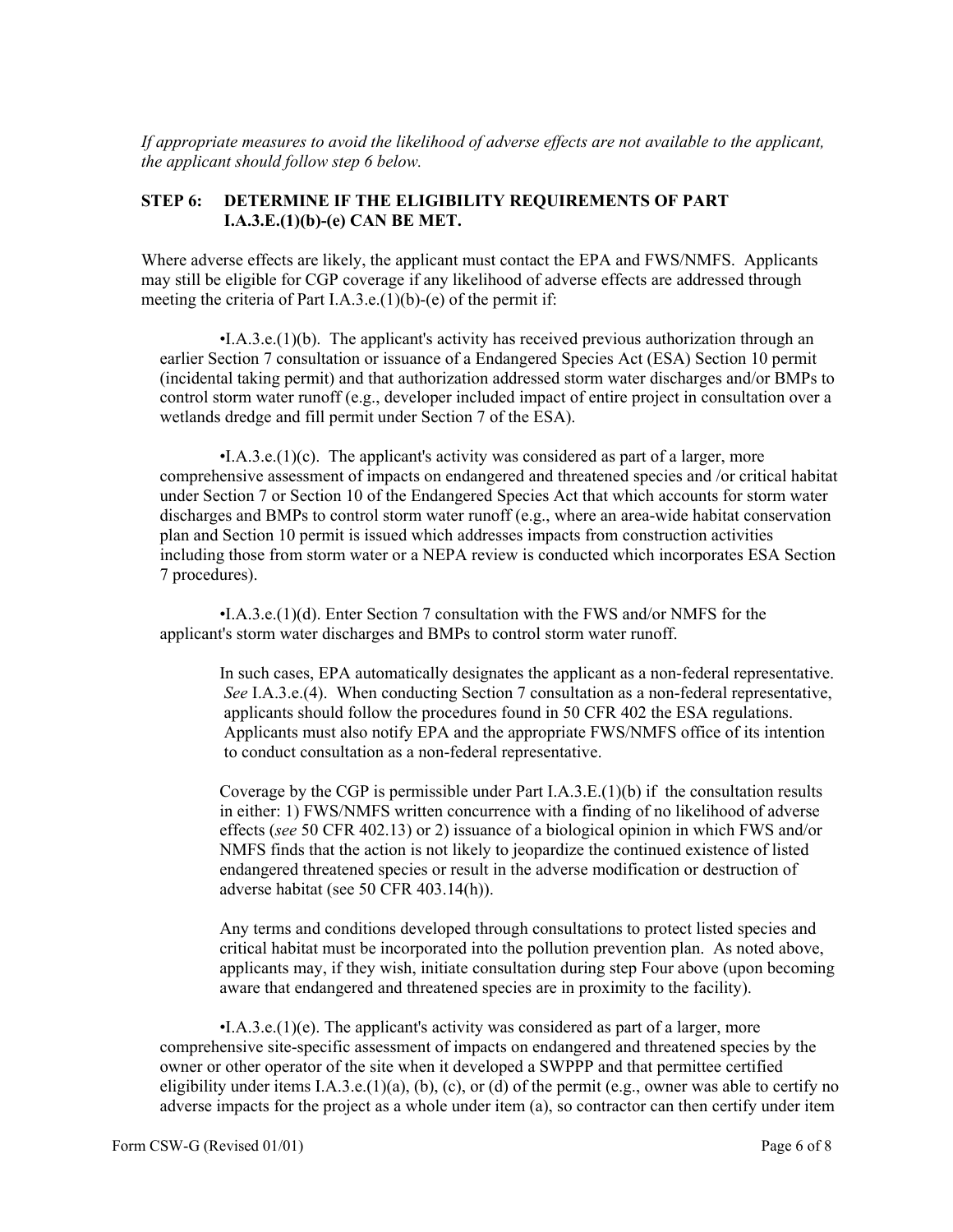(e)). Utility companies applying for area-wide permit coverage may certify under item (e) since authorization to discharge is contingent on a principal operator of a construction project having been granted coverage under this, or an alternative LPDES permit for the areas of the site where utilities installation activities will occur.

The determination of eligibility under the conditions of permit paragraphs I.A.3.e.(1) (b)-(e) shall be documented in the facility's SWPPP and copies of all applicable documents, such as FWS approval letters, included in the SWPPP.

The applicant must comply with any terms and conditions imposed under the eligibility requirements of permit paragraphs I.A.3.e.(1)(a), (b), (c), (d), (e) to ensure that storm water discharges or BMPs to control storm water runoff are protective of listed endangered and threatened species and/or critical habitat. Such terms and conditions must be incorporated in the applicant's storm water pollution prevention plan.

**If the eligibility requirements of Part I.A.3.e.(1)(a)-(e) cannot be met then the applicant may not receive coverage under this permit.** Applicants should then consider applying to LDEQ for an individual permit.

This permit does not authorize any "taking" (as defined under Section 9 of the Endangered Species Act) of endangered or threatened species unless such takes are authorized under Sections 7 or 10 the Endangered Species Act. Applicants who believe their construction activities may result in takes of listed endangered and threatened species should be sure to get the necessary coverage for such takes through an individual consultation or Section 10 permit.

This permit does not authorize any storm water discharges or BMPs to control storm water runoff that are likely to jeopardize the continued existence of any species that are listed as endangered or threatened under the Endangered Species Act or result in the adverse modification or destruction of designated critical habitat.

### **II. ENDANGERED SPECIES PARISH LIST**

(See Attached list)